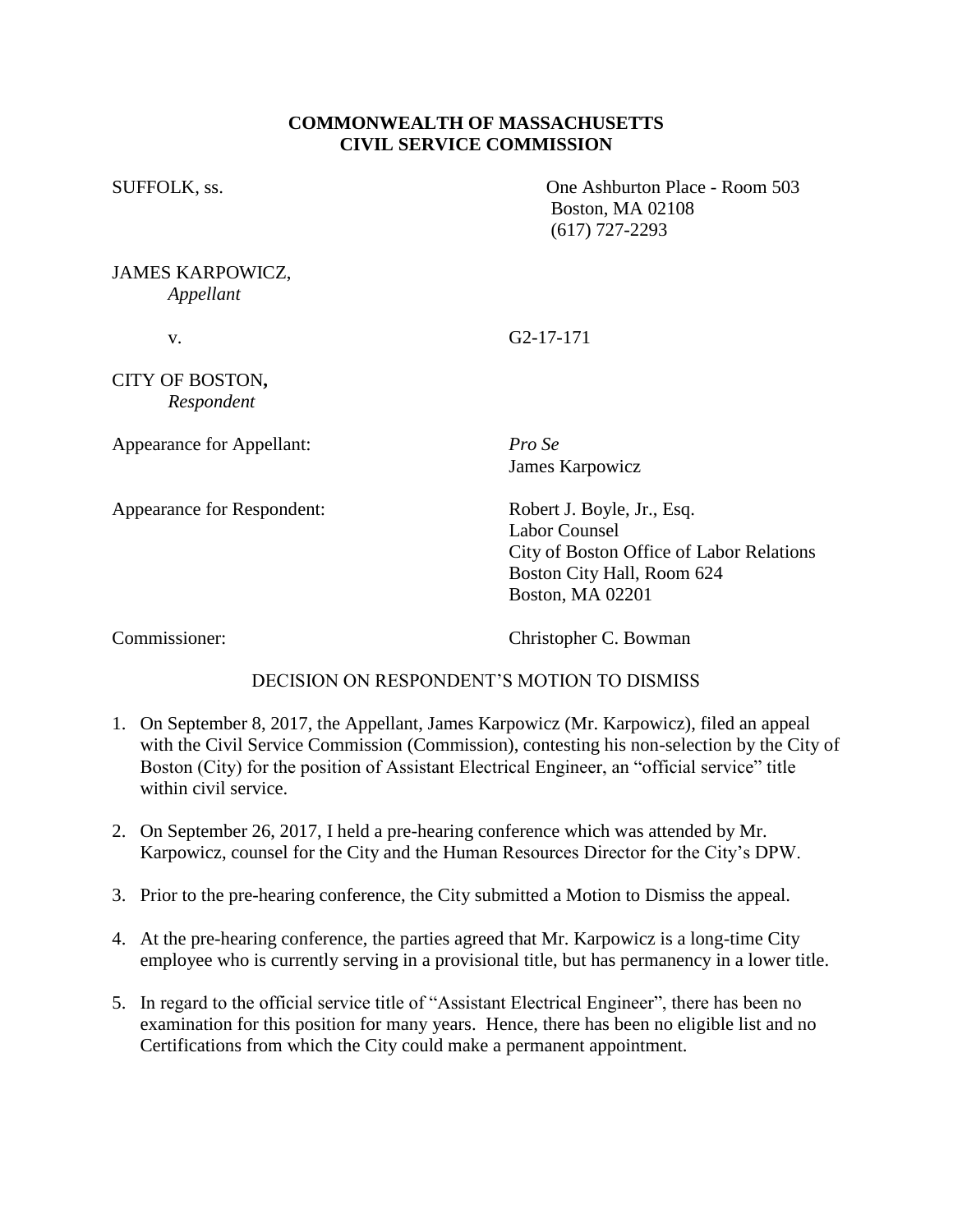- 6. For this reason, the City filled this position via a "provisional appointment" under G.L. c. 31, s. 12.
- 7. Non-selection for a provisional appointment does not constitute a "bypass" under the civil service law.
- 8. For this reason, the Commission has no jurisdiction to hear the bypass appeal filed by Mr. Karpowicz.
- 9. As part of the pre-hearing, Mr. Karpowicz raised the issue regarding whether the provisional appointment was influenced by personal bias, which the City strenuously denies.
- 10. I informed Mr. Karpowicz that the Commission has the option of initiating an investigation under G.L. c. 31, s. 2(a), but only does so sparingly and typically when a Petitioner shows that there is a likelihood that he/she will be able to show that personal and/or political bias occurred.
- 11. For these reasons, I informed Mr. Karpowicz that he had thirty (30) days to file a reply to the Motion to Dismiss. Said reply could include a request for investigation, should Mr. Karpowicz choose to make such a request.
- 12. All of the above was included in a Procedural Order sent to both parties on September 27, 2017.
- 13. Mr. Karpowicz did not file a reply to the City's motion and/or a request for investigation.

### *Analysis*

 In a series of decisions, the Commission has addressed the statutory requirements when making such provisional appointments or promotions. See Kasprzak v. Department of Revenue, 18 MCSR 68 (2005), on reconsideration, 19 MCSR 34 (2006), on further reconsideration, 20 MCSR 628 (2007); Glazer v. Department of Revenue, 21 MCSR 51 (2007); Asiaf v. Department of Conservation and Recreation, 21 MCSR 23 (2008); Pollock and Medeiros v. Department of Mental Retardation, 22 MCSR 276 (2009); Pease v. Department of Revenue, 22 MCSR 284 (2009) & 22 MCSR 754 (2009); Poe v. Department of Revenue, 22 MCSR 287 (2009); Garfunkel v. Department of Revenue, 22 MCSR 291 (2009); Foster v. Department of Transitional Assistance, 23 MCSR 528; Heath v. Department of Transitional Assistance, 23 MCSR 548.

 In summary, these decisions provide the following framework when making provisional appointments and promotions:

 G.L.c.31, §15, concerning provisional *promotions*, permits a provisional promotion of a permanent civil service employee from the next lower title within the departmental unit of an agency, with the approval of the Personnel Administrator (HRD) if (a) there is no suitable eligible list; or (b) the list contains less than three names (a short list); or (c) the list consists of persons seeking an original appointment and the appointing authority requests that the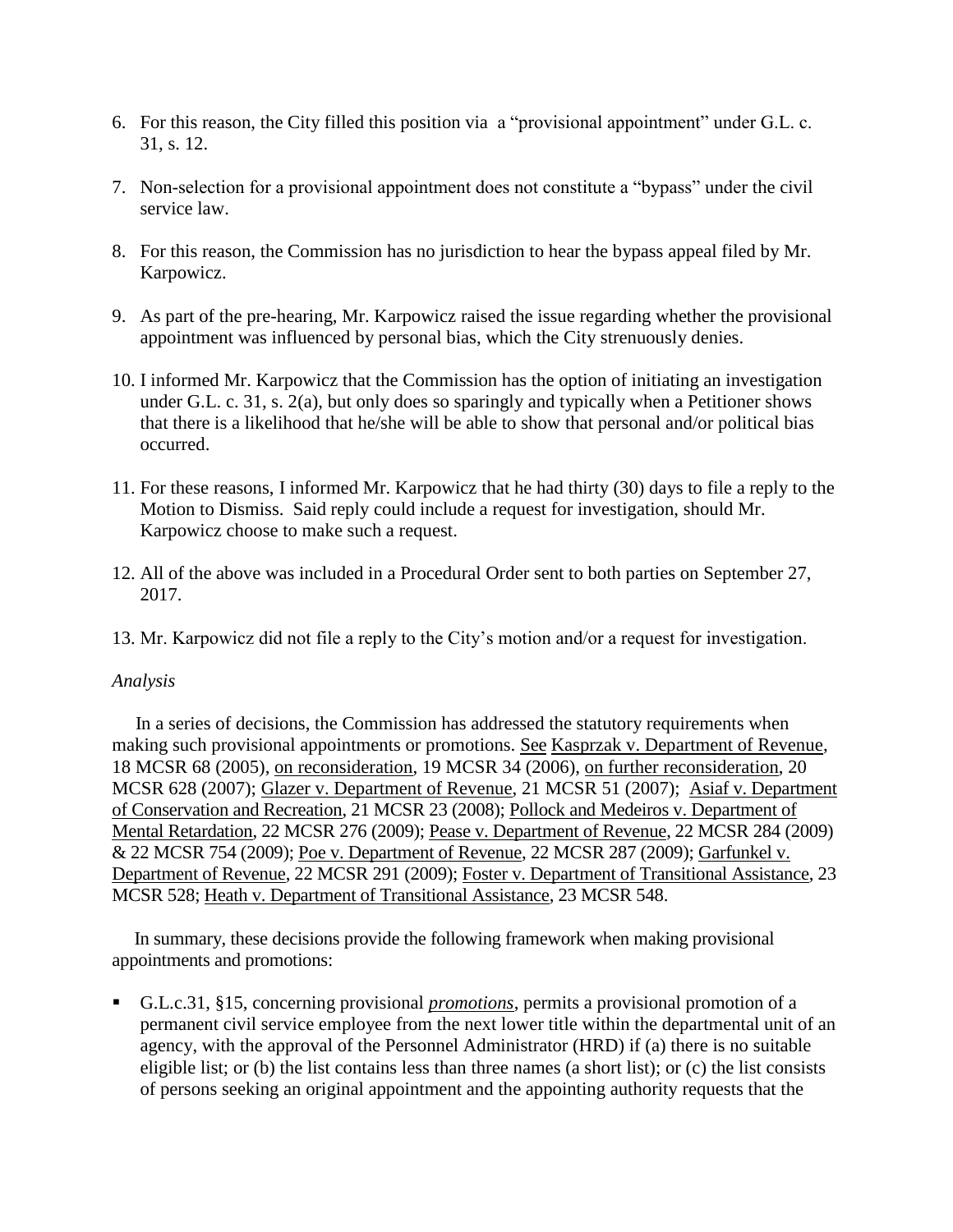position be filled by a departmental promotion (or by conducting a departmental promotional examination). In addition, the agency may make a provisional promotion skipping one or more grades in the departmental unit, provided that there is no qualified candidate in the next lower title and "sound and sufficient" reasons are submitted and approved by the administrator for making such an appointment.

- Under Section 15 of Chapter 31, only a "civil service employee" with permanency may be provisionally promoted, and once such employee is so promoted, she may be further provisionally promoted for "sound and sufficient reasons" to another higher title for which she may subsequently be qualified, provided there are no qualified permanent civil service employees in the next lower title.
- Absent a clear judicial directive to the contrary, the Commission will not abrogate its recent decisions that allow appointing authorities sound discretion to post a vacancy as a provisional appointment (as opposed to a provisional promotion), unless the evidence suggests that an appointing authority is using the Section 12 provisional "appointment" process as a subterfuge for selection of provisional employee candidates who would not be eligible for provisional "promotion" over other equally qualified permanent employee candidates.
- When making provisional appointments to a title which is not the lowest title in the series, the Appointing Authority, under Section 12, is free to consider candidates other than permanent civil service employees, including external candidates and/or internal candidates in the next lower title who, through no fault of their own, have been unable to obtain permanency since there have been no examinations since they were hired.

 Here, the undisputed facts show that the City of Boston made a provisional appointment to the official service position of Assistant Electrical Engineer. For the reasons cited above, this provisional appointment is permitted under civil service law. Further, since this was a provisional appointment, there is no bypass.

 Further, the Appellant failed to provide the Commission with a reply to the City's Motion to Dismiss or any written submission regarding whether the Commission should initiate an investigation.

### *Conclusion*

 For all of the above reasons, the City of Boston's Motion to Dismiss is allowed; the Appellant's appeal under Docket No. G2-17-171 is *dismissed*.

Civil Service Commission

*/s/ Christopher Bowman* Christopher C. Bowman Chairman